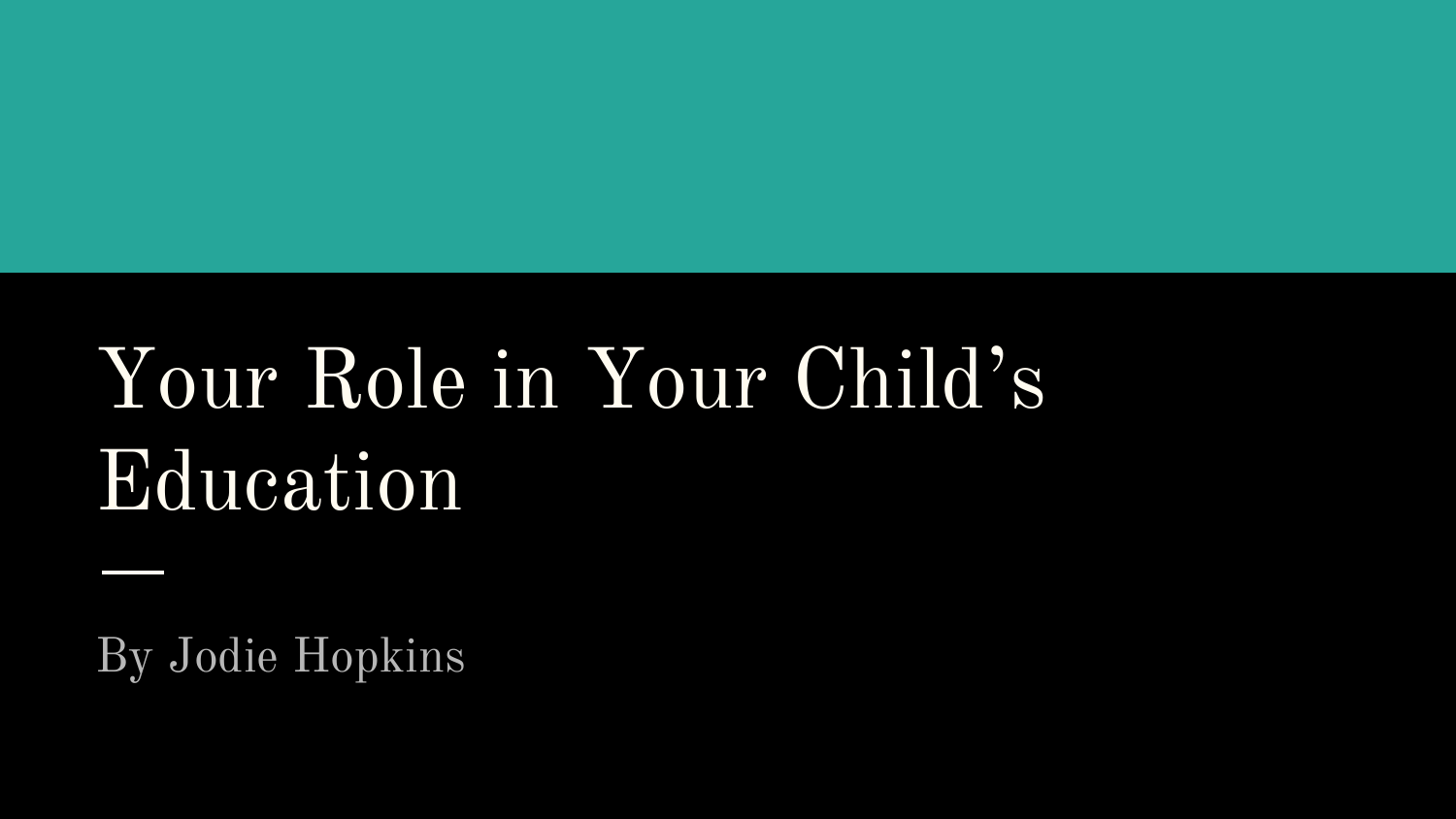My child is finally old enough for school, now what?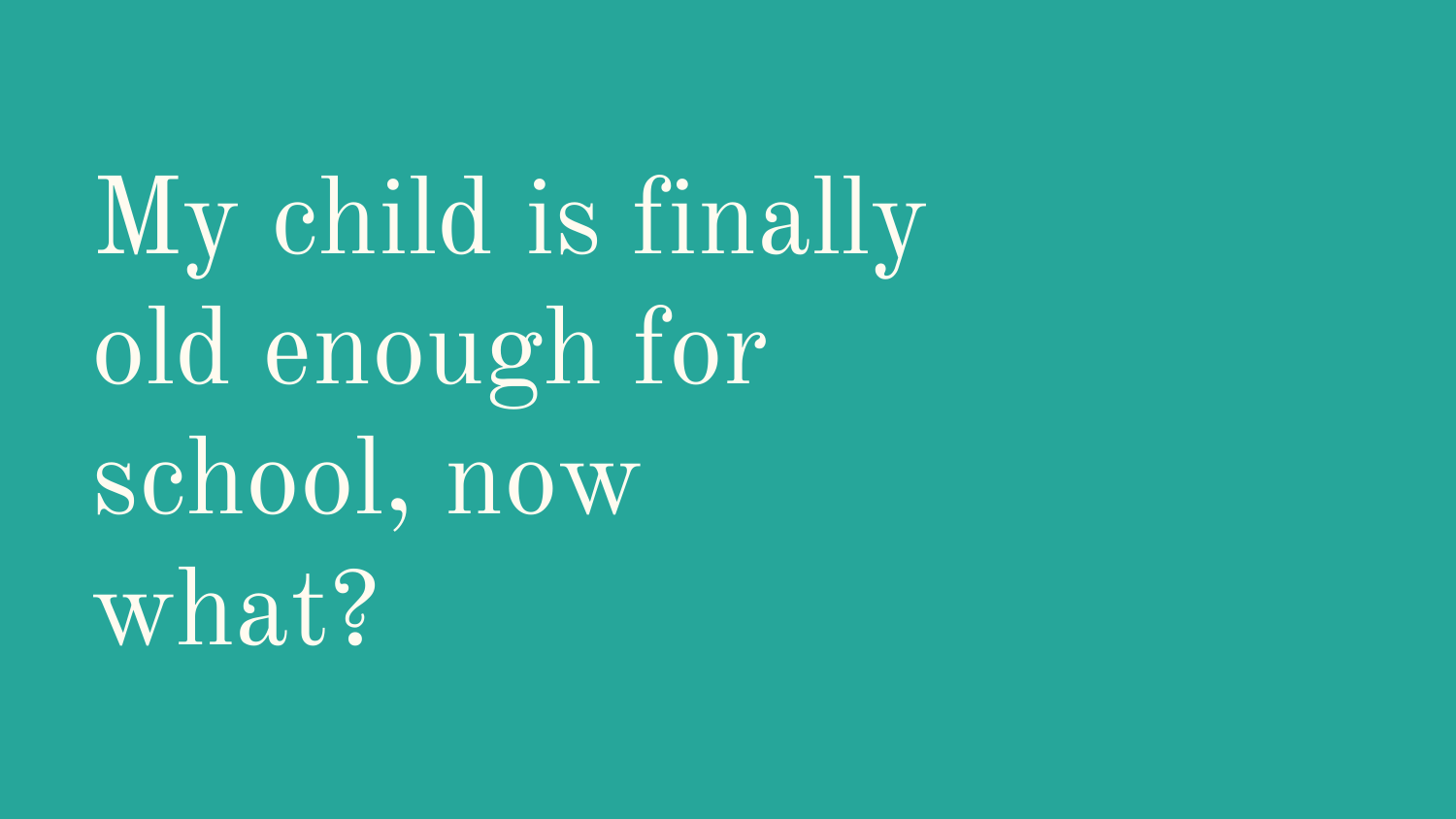# Your Role - in KG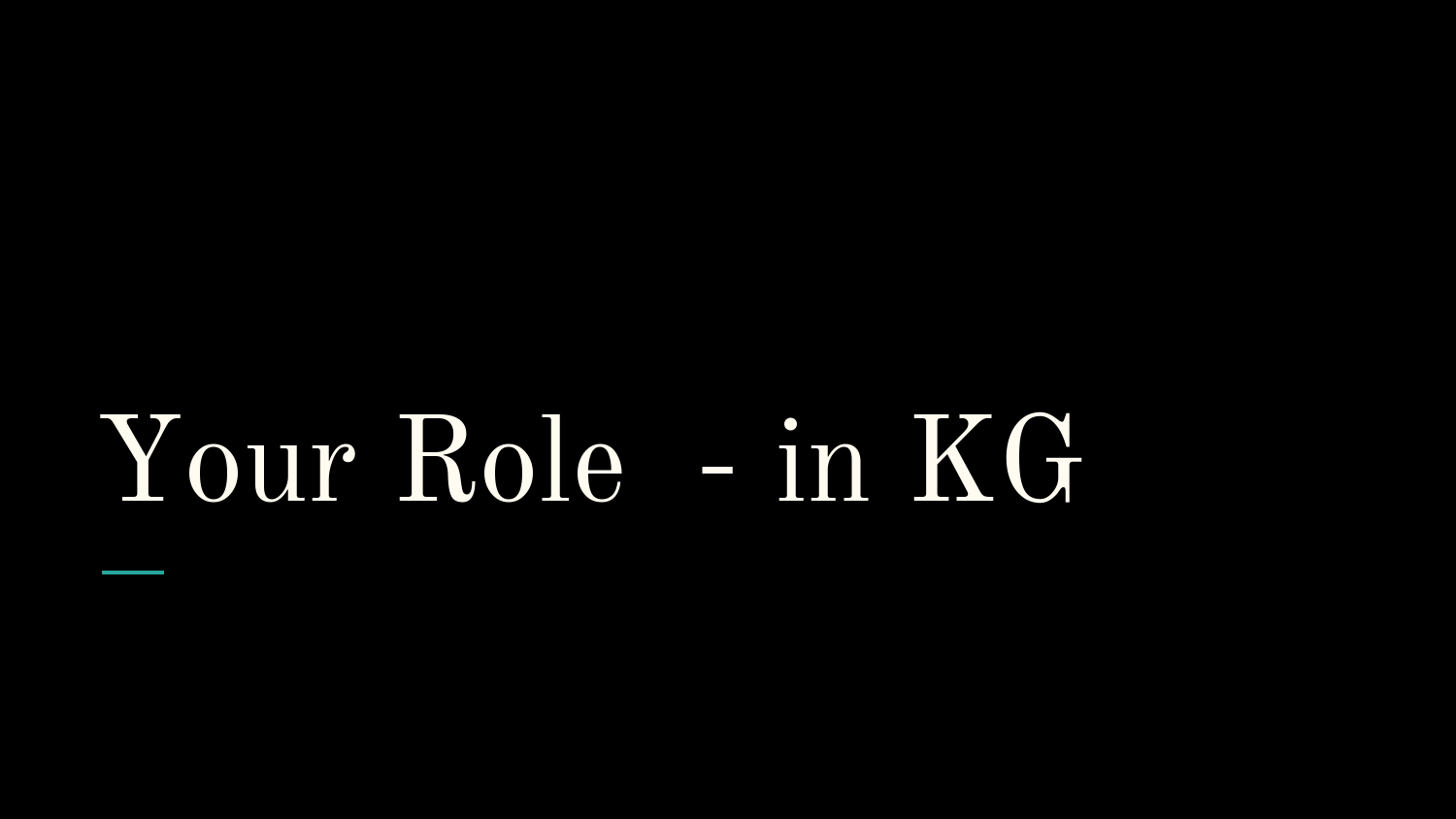## Read, read, read

#### In English when possible, in your native language when not possible!

- Read at least 20 minutes with your child every day
	- Shows Education is Important
	- Bonding
	- Build Vocabulary
- Build opportunities for your child to see you reading
	- If it seems important to you, it will be important to them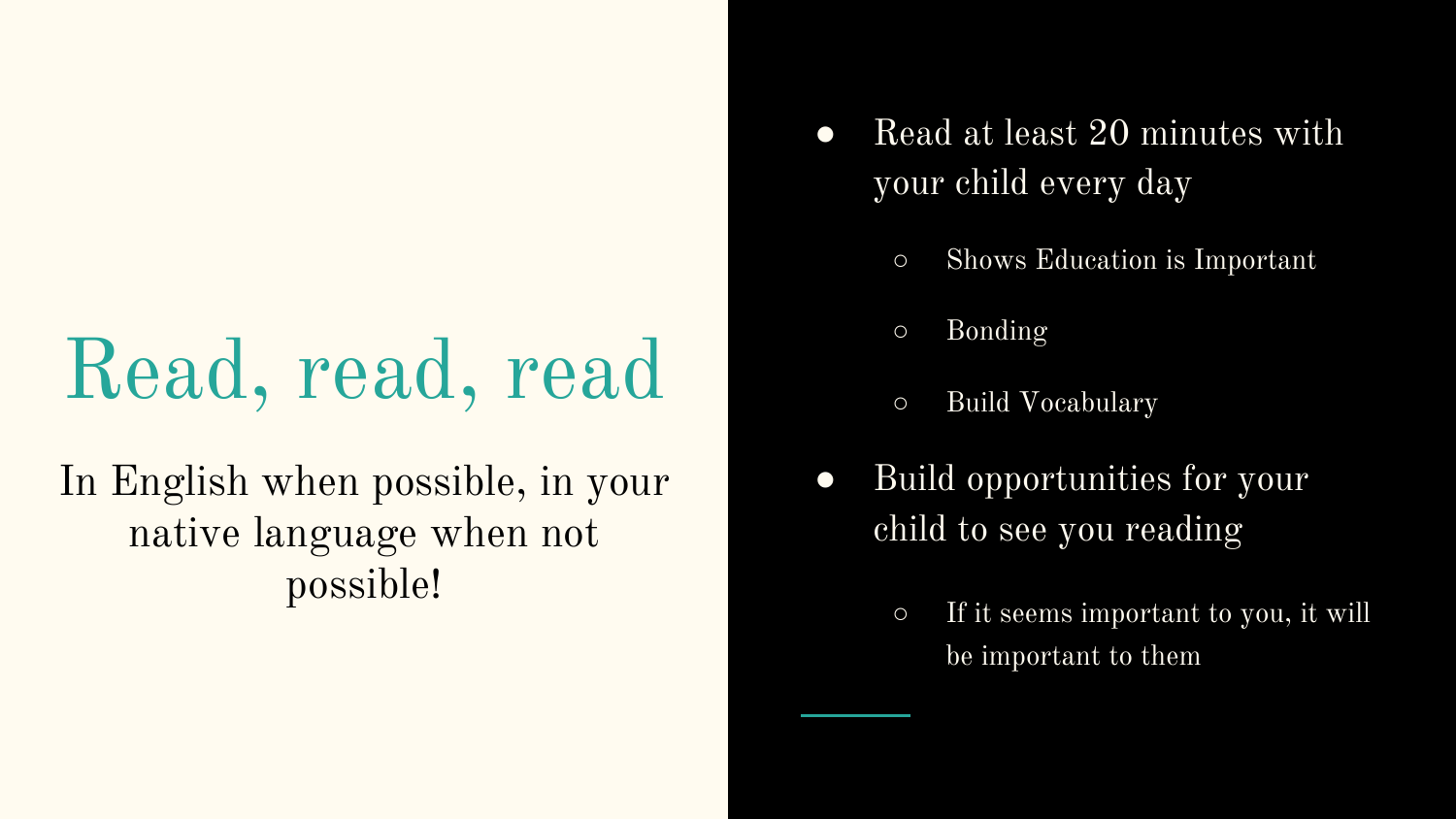## Ask Questions

- 1. When children are young, they will tell you everything, if you don't listen and keep asking, they will stop telling
- 2. Find out what they are learning and read about it with them on the internet
- 3. Talk about things that you wonder
- 4. Ask about how it is going with friends and teachers

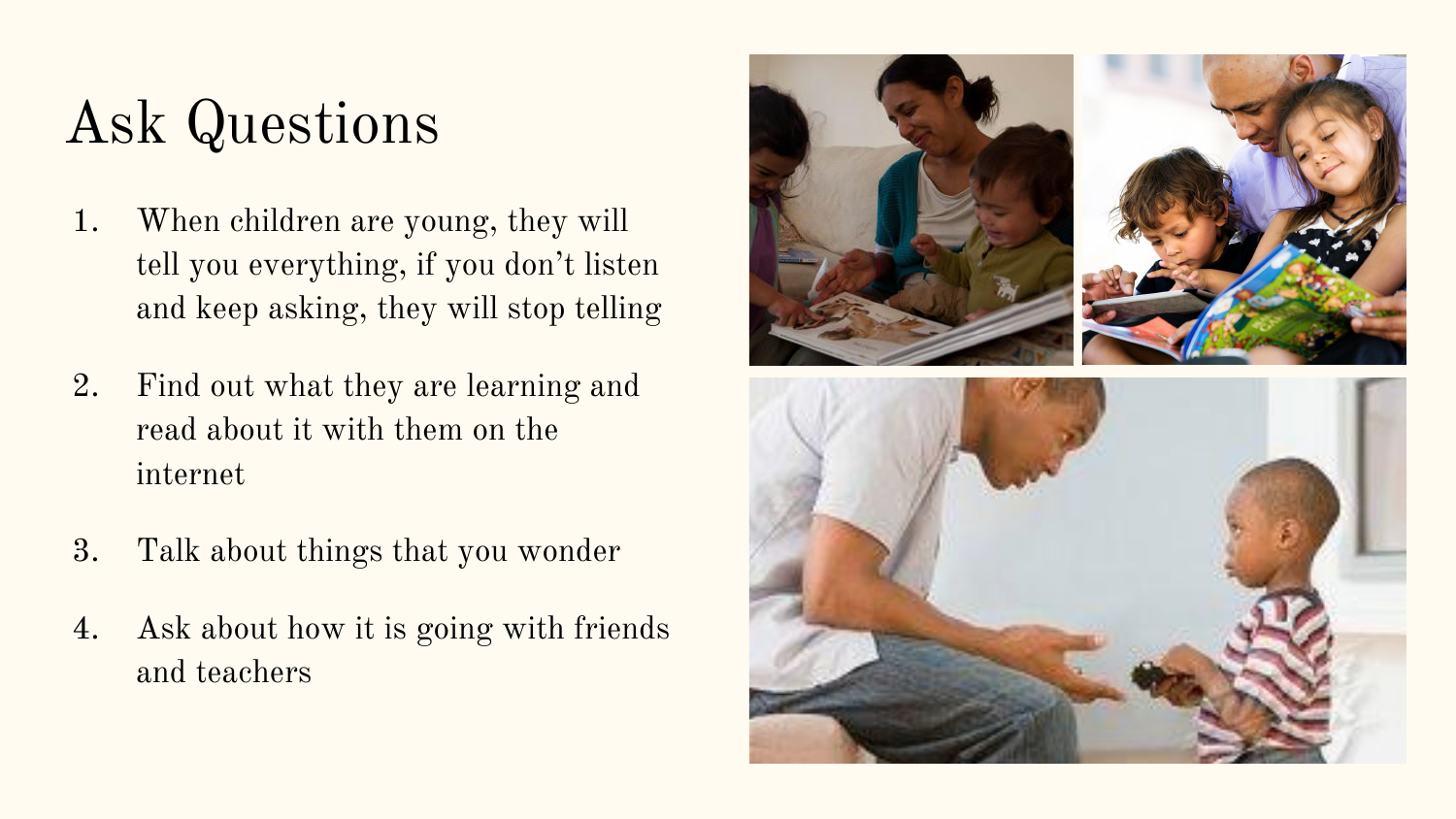# Elementary School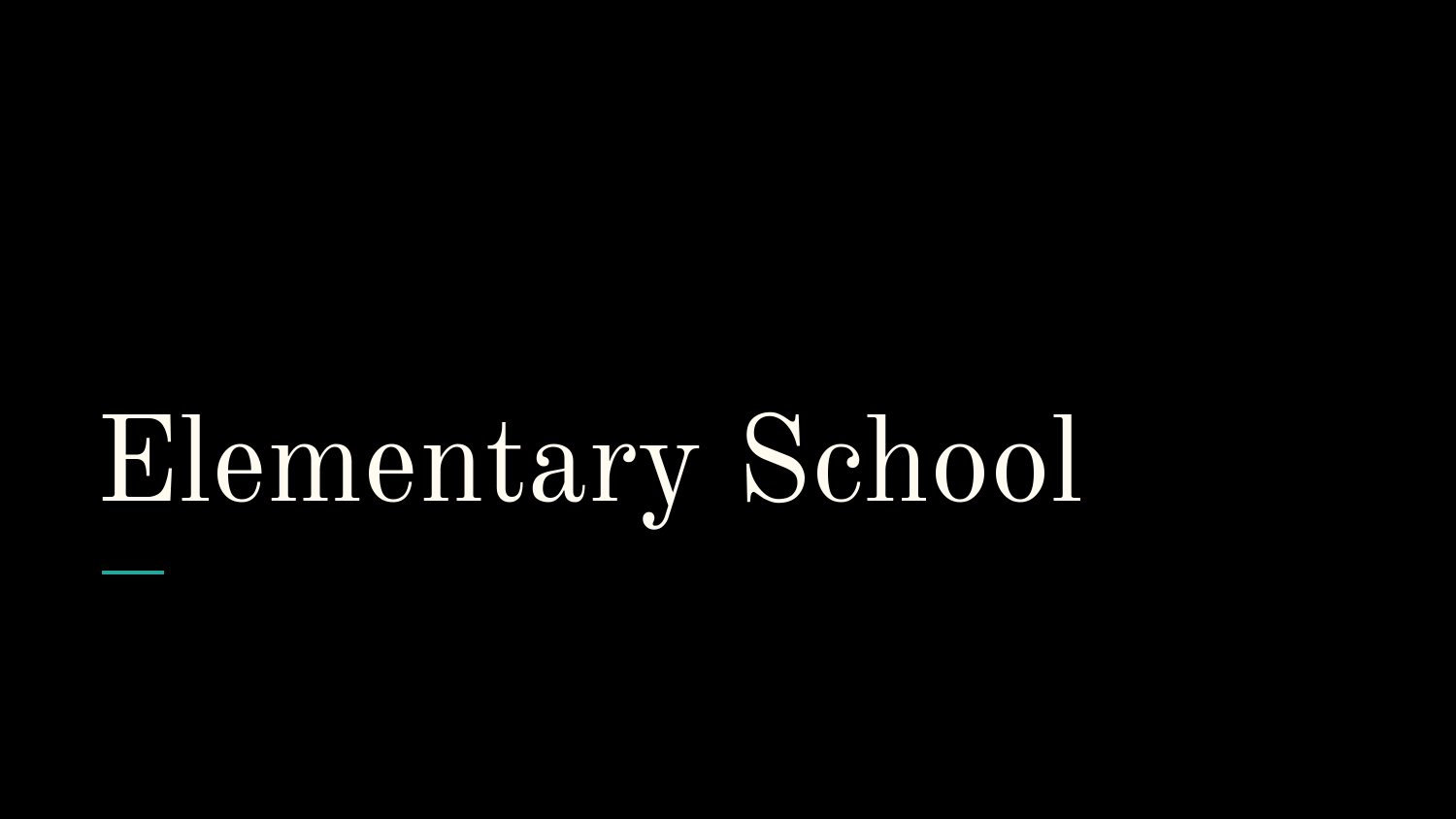Never stop reading to them and with them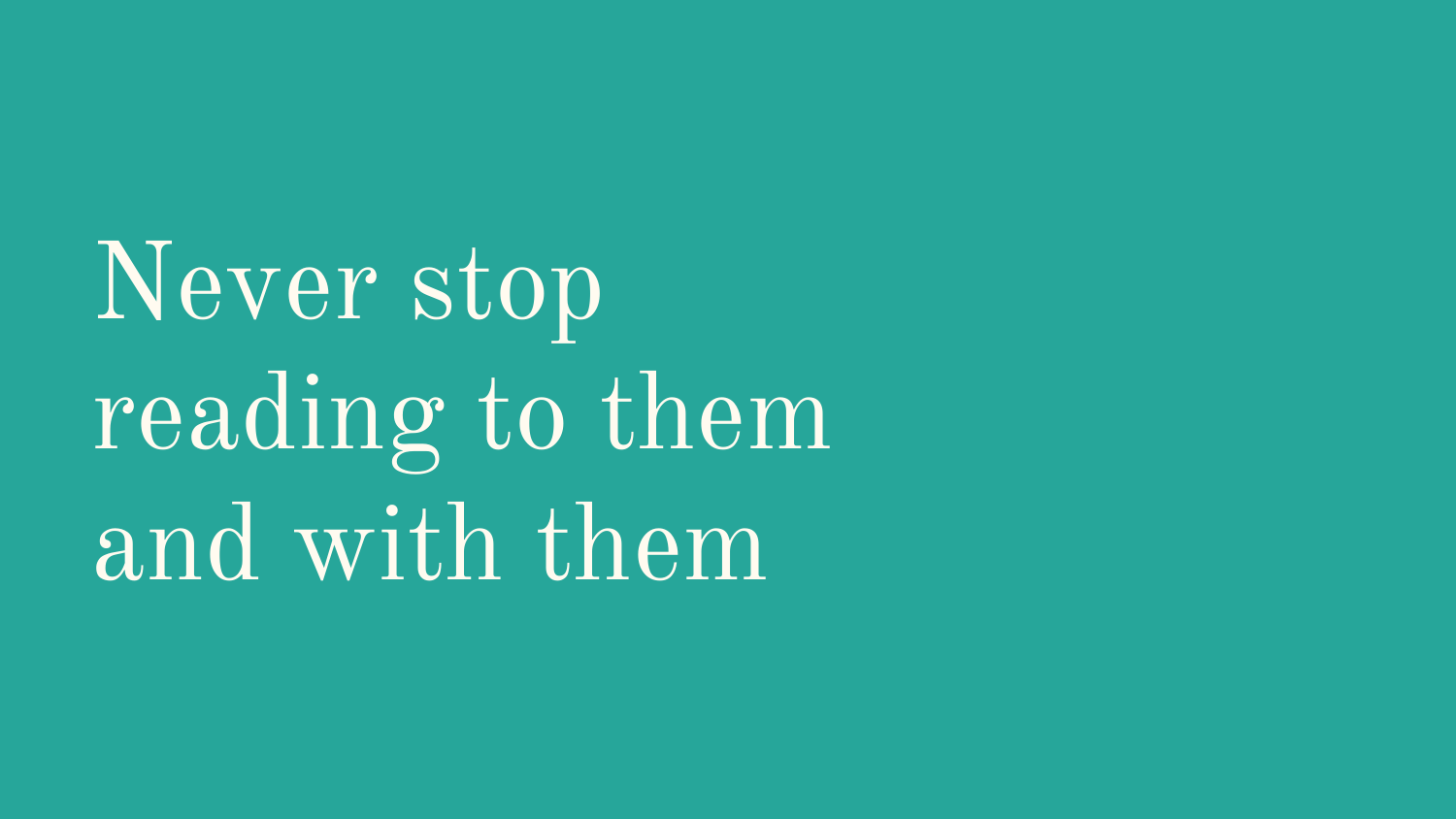# Read, read, read

#### **Students who read regularly are more successful in school**

- Building vocabulary
- **Building comprehension**
- Developing a love of learning
- Self regulation
- Fluency

#### **What if my child doesn't like to read?**

- Continue to read to them
- Every child still wants that close one on one contact with someone who loves and cares about them
- Sharing books is an easy way to share ideas, share your values, stress what is important to you
- Try different kinds of reading materials - comic books, magazines, online material, non-fiction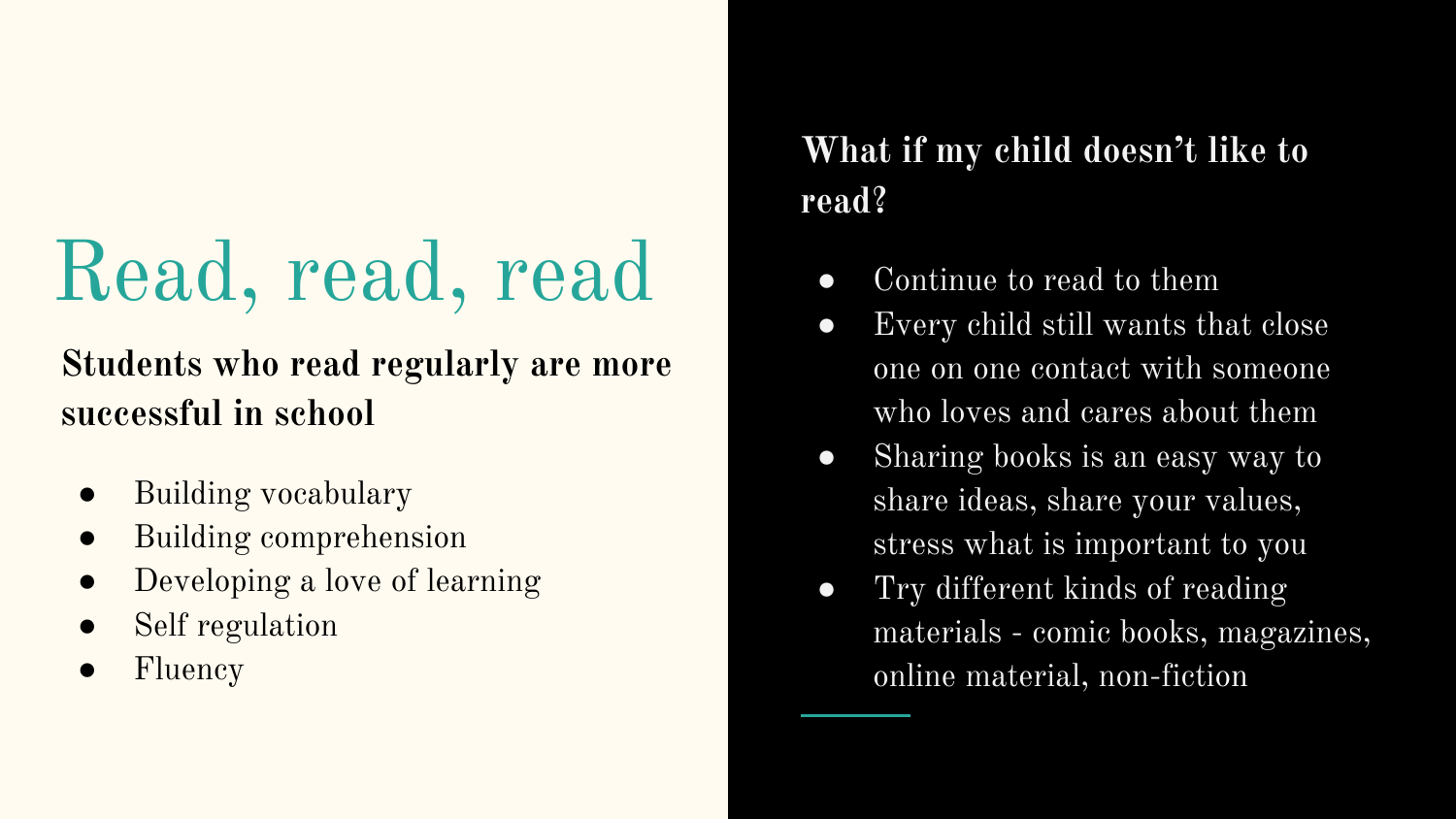## More ideas in overall learning in the elementary years

- Be a role model for learning
- Pay attention to what your child loves and find experiences to engage them
- Tune in to how your child learns do they like to read, do art, talk about things, build things? Find ways to encourage their interests
- Help your child make connections to their world and their education
- Help your child take charge of their learning
- Don't overschedule your child
- Keep TV to a minimum
- Learn something new about yourself

Resource: ww.pbs.org/parents/education/going-to-school/supporting-your-learner/role-of-parents/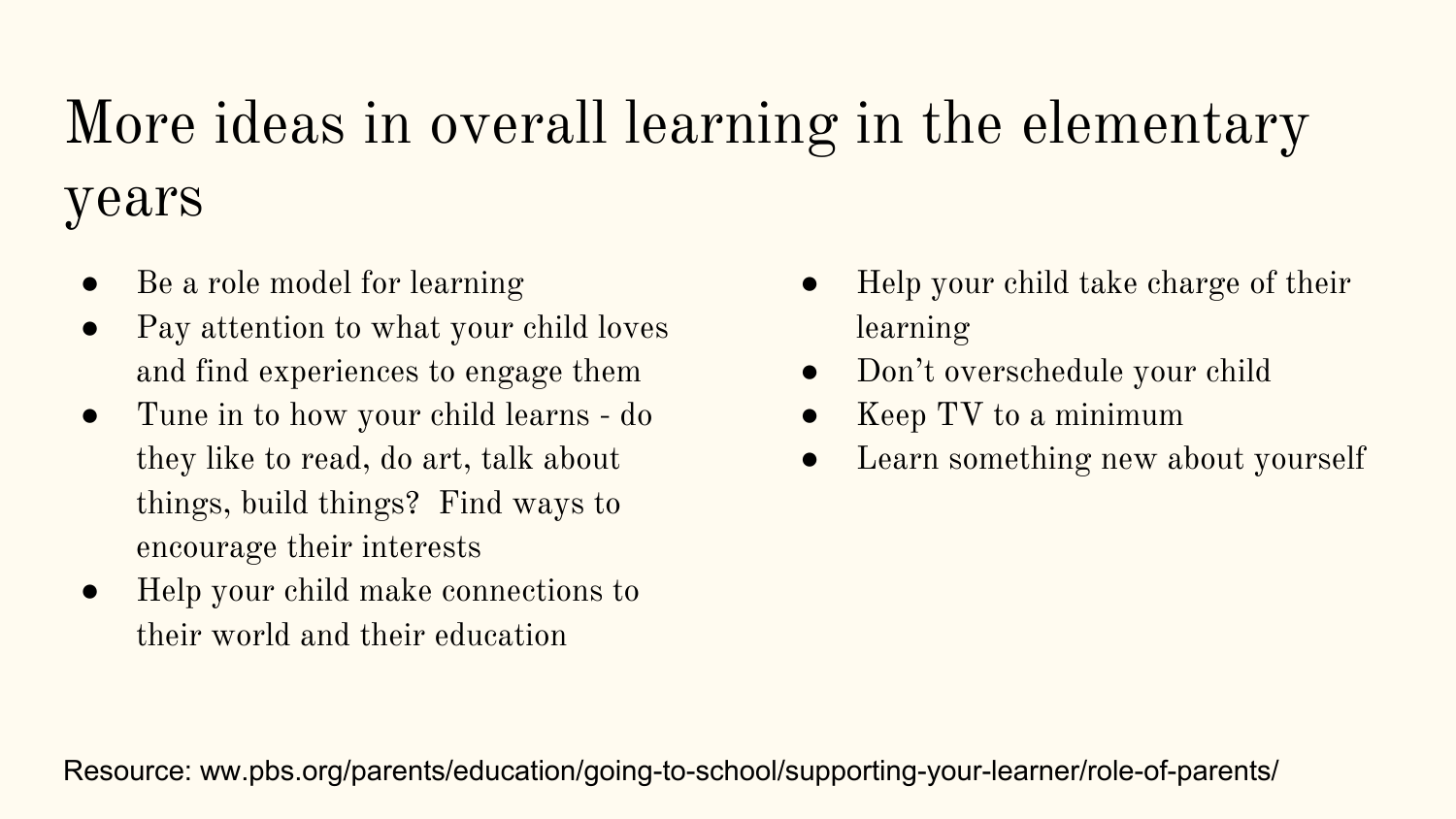# Middle School and High School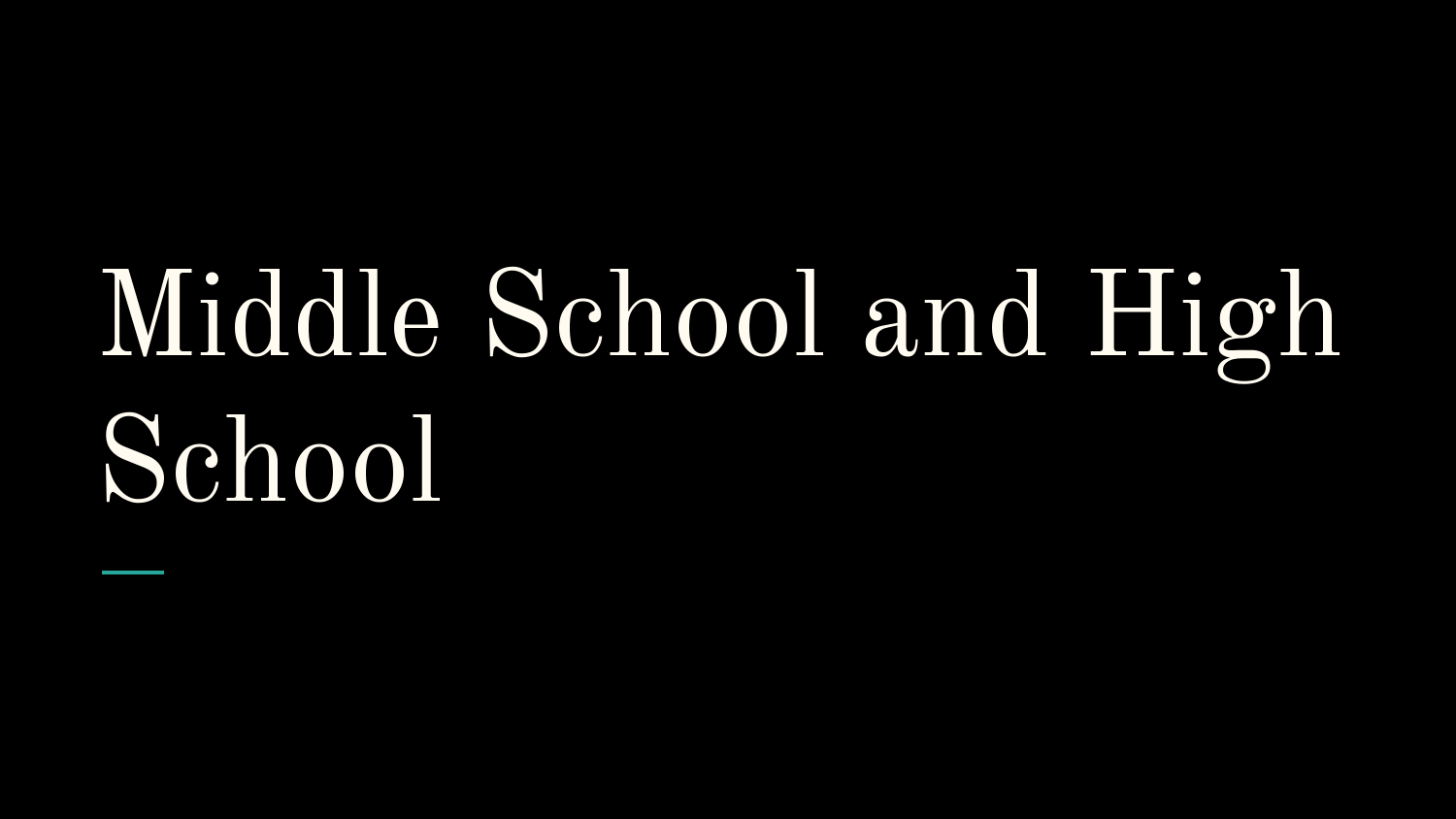Your time and interest is the most important gift your child needs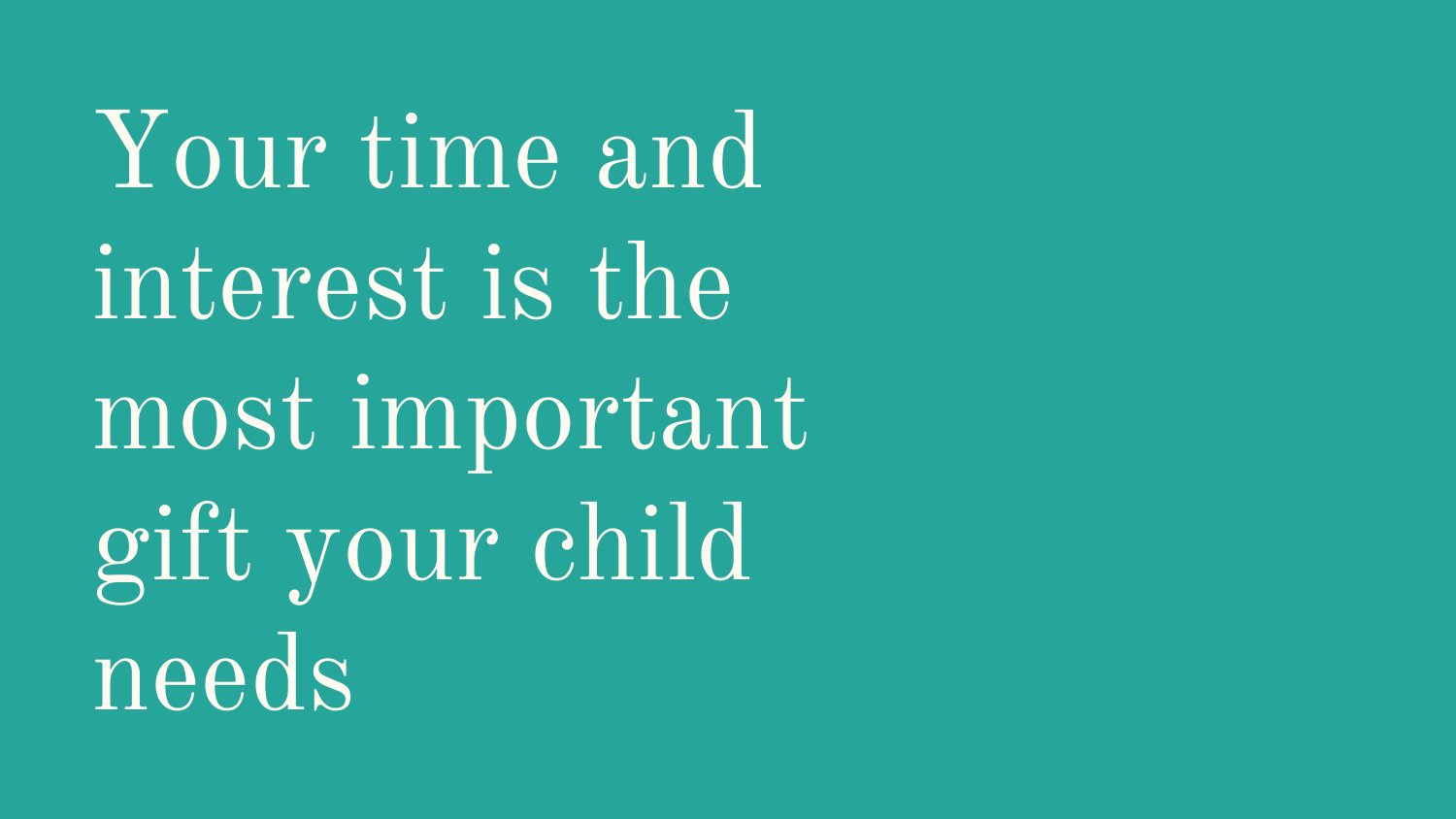## Social

#### **These years are years of enormous growth in social development**

- Ask them how it is going
- Find ways for them to be with their friends so school isn't their only social outlet
- Know the kids your student is hanging out with
- Watch their social media

#### **Red Flags**

- Watch for signs that your student wants to avoid school
- It is important to explore deeper if your student's grades are dropping suddenly
- Any sudden change in hygiene, eating habits, or motivation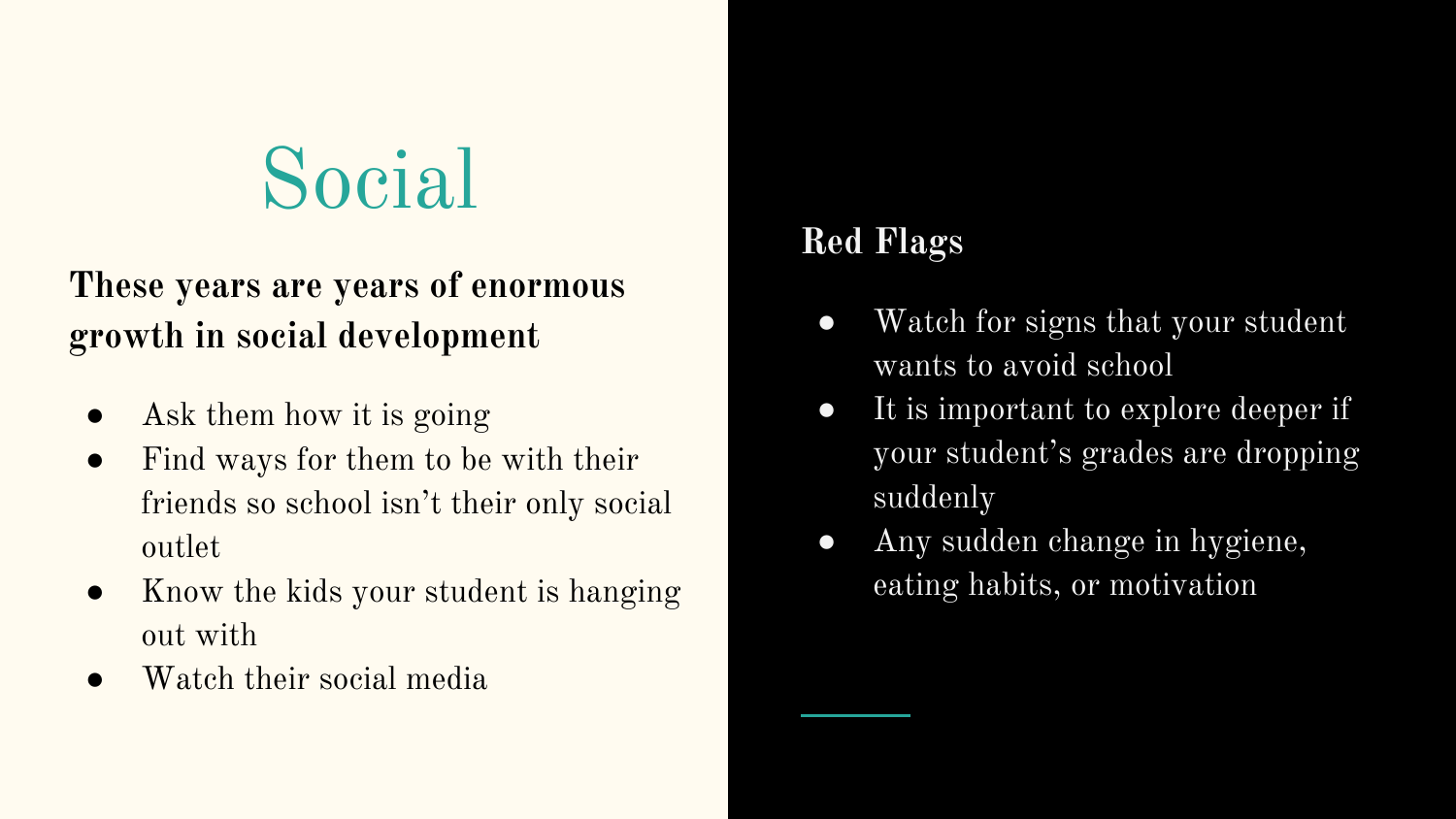### Academic Skills

- Stay in contact with your student's teachers
- Ask your student about what they are learning, if they can't answer, it might be time to sit with them and do homework with them
- If they are struggling, consider a tutor who can support them in their work
- Talk about how your education has impacted your life
- Talk about what they hope for as an adult
- Talk about your expectations in a loving and supportive way so they can remain open and honest with their struggles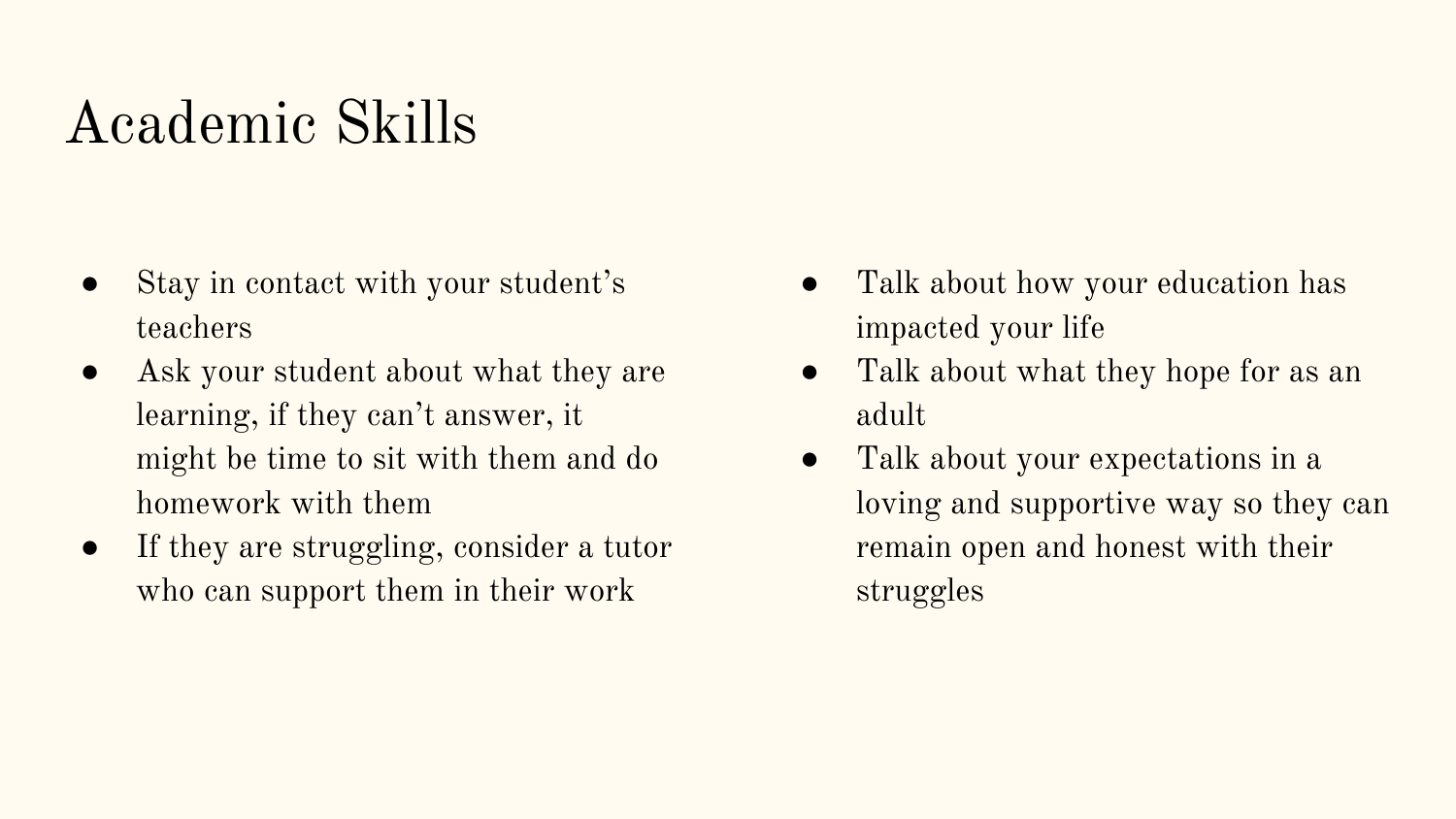### Conclusion

No matter the age of your student, your presence, your time and asking questions are key elements of building a successful student. If your life is extremely busy, find ways to carve out time and attention to show your student they are still a very important part of your life.